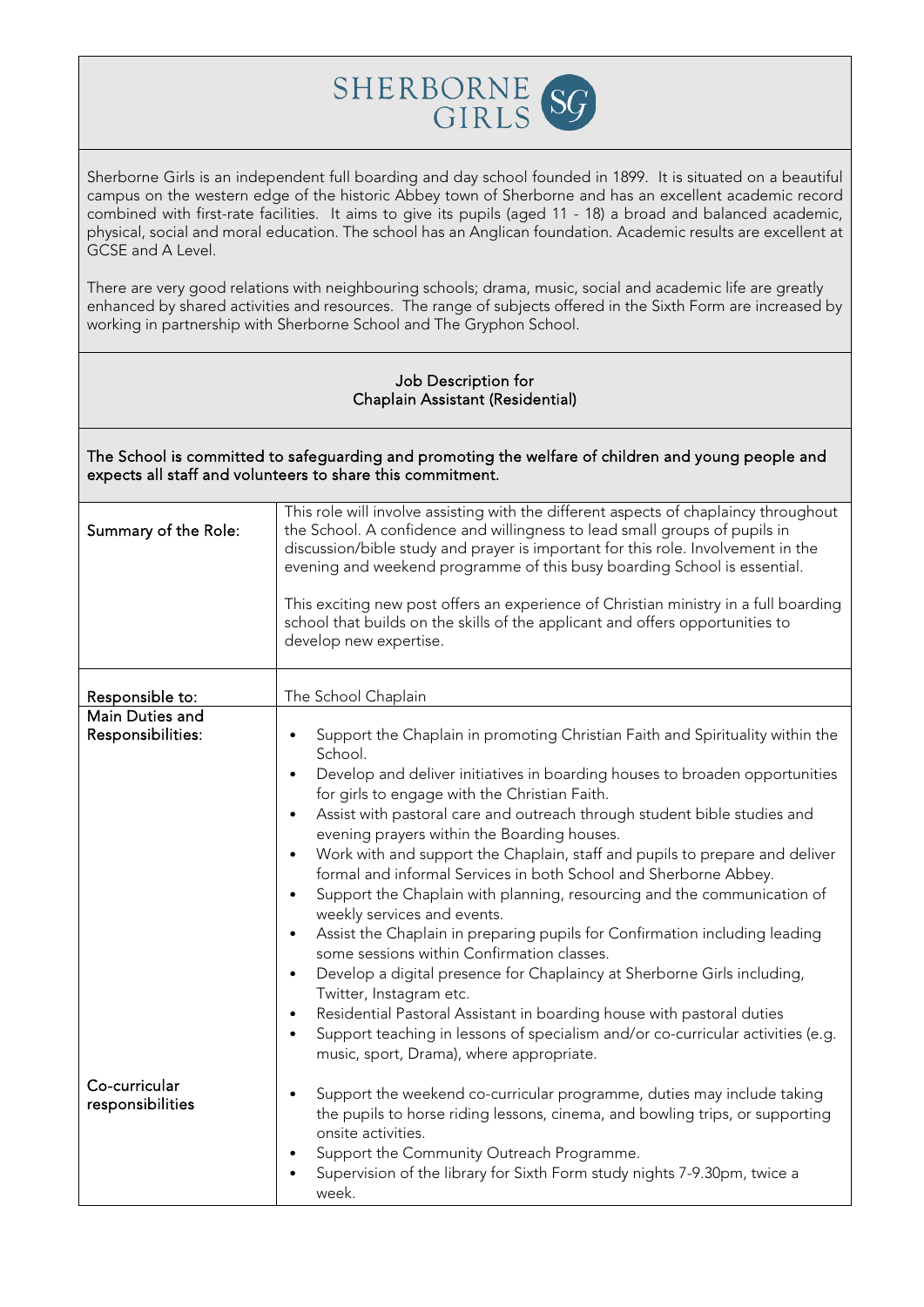|                                                               | Supervise the London train for Year 7 & 8 pupils at exeats and half term and<br>the Heathrow coach at the start and end of term (free travel to London and<br>Heathrow included).                                                                                                                                                                                                                                                                                                                                                                                                                                                                                                                                                     |  |
|---------------------------------------------------------------|---------------------------------------------------------------------------------------------------------------------------------------------------------------------------------------------------------------------------------------------------------------------------------------------------------------------------------------------------------------------------------------------------------------------------------------------------------------------------------------------------------------------------------------------------------------------------------------------------------------------------------------------------------------------------------------------------------------------------------------|--|
| Other Opportunities,<br>dependent on own<br>interests/skills: | Potential to develop a youth worship band.<br>$\bullet$<br>Opportunities to accompany pupils on certain school trips.<br>$\bullet$<br>Opportunities to be involved in supporting Duke of Edinburgh expeditions<br>$\bullet$<br>and the Adventure and Leadership Programme.                                                                                                                                                                                                                                                                                                                                                                                                                                                            |  |
| Residential<br>Commitments                                    | All residential assistants live in one of the School's boarding houses and have an<br>important role as part of the pastoral team. Specific duties in the House include:                                                                                                                                                                                                                                                                                                                                                                                                                                                                                                                                                              |  |
|                                                               | Being on duty two weekday evenings per week, (6pm-11pm) and duties on a<br>$\bullet$<br>Saturday evening, on rotation with the resident team (usually one Saturday<br>night per month).                                                                                                                                                                                                                                                                                                                                                                                                                                                                                                                                               |  |
|                                                               | Support House events/functions such as Christmas parties, parents' socials,<br>$\bullet$<br>new girls' tea, taster days, Speech Day etc. and help with the organization of<br>these events.                                                                                                                                                                                                                                                                                                                                                                                                                                                                                                                                           |  |
|                                                               | Attend House team meetings (normally weekly).<br>$\bullet$<br>Dine in the boarding house when on duty, alongside the pupils, supervising<br>$\bullet$<br>the in-house dining (on a rotation).                                                                                                                                                                                                                                                                                                                                                                                                                                                                                                                                         |  |
|                                                               | Support the Housemistress / Housemaster (HM) and House staff team in the<br>$\bullet$<br>daily running of the House                                                                                                                                                                                                                                                                                                                                                                                                                                                                                                                                                                                                                   |  |
|                                                               | Be approachable and available to pupils who might seek staff out for advice<br>$\bullet$<br>or comfort (being sure to keep the HM informed of relevant developments)<br>Establish a presence in the house to ensure that prep is carried out quietly<br>$\bullet$<br>and effectively and that bedtimes and House rules are adhered to.<br>Support the HM and maintain clear lines of communication with them and<br>$\bullet$<br>the House team.                                                                                                                                                                                                                                                                                      |  |
|                                                               | Be prepared to respond to emergencies to do an extra duty or cover due to<br>$\bullet$<br>illness or absence or respond to a pupil's needs when necessary.<br>Attend pastoral INSET training as appropriate.<br>$\bullet$                                                                                                                                                                                                                                                                                                                                                                                                                                                                                                             |  |
|                                                               | Following training provided by the School, be familiar with fire drills,<br>$\bullet$<br>medicines and general security within the house.                                                                                                                                                                                                                                                                                                                                                                                                                                                                                                                                                                                             |  |
|                                                               | No list of duties can hope to be exhaustive; all members of staff are expected to<br>undertake duties reasonably requested by the Head.<br>This post comes with accommodation within the boarding House, with meals<br>provided during term time. As this is a residential post, the member of staff is<br>expected to be resident in the House throughout term time. Permission to spend<br>evenings away from the boarding House should be sought from the HM,<br>excluding allocated weekends off. A full programme of induction will be<br>provided to ensure that the residential member of staff is fully aware, and<br>comfortable with, the School's Safeguarding procedures and the daily routines of<br>the boarding house. |  |
|                                                               |                                                                                                                                                                                                                                                                                                                                                                                                                                                                                                                                                                                                                                                                                                                                       |  |